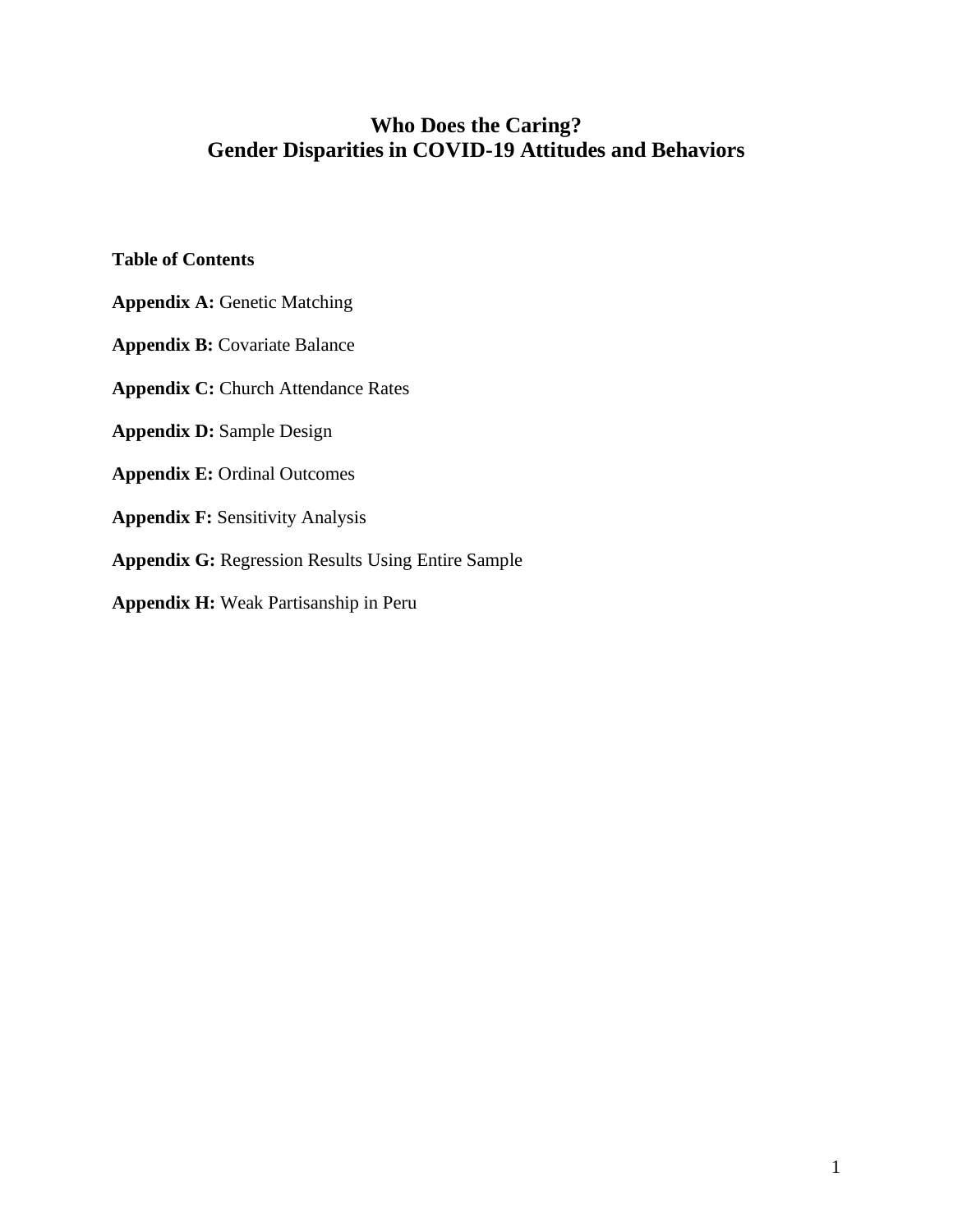# **Appendix A: Genetic Matching**

Table A1 compares the standardized differences between cardinality and genetic matching. The results show that cardinality matching has a better performance achieving covariate balance. For example, in the case of genetic matching, we can see imbalances for four covariates (i.e., standardized differences above 0.1). Meanwhile, in the case of cardinality matching, covariate balance was obtained for all the covariates.

| <b>Covariates</b>                         | <b>Stand. Diff.</b><br><b>Cardmatch</b> | <b>Stand. Diff.</b><br><b>Genmatch</b> |
|-------------------------------------------|-----------------------------------------|----------------------------------------|
| Health vulnerability                      | 0.09                                    | 0.09                                   |
| Contribution to retirement                | 0.08                                    | 0.24                                   |
| Public employee                           | 0.03                                    | 0.09                                   |
| Private employee                          | 0.09                                    | 0.09                                   |
| Independent employer with no<br>employees | 0.10                                    | 0.14                                   |
| Independent employer with<br>employees    | 0.10                                    | 0.20                                   |
| Student                                   | 0.05                                    | 0.09                                   |
| Retired                                   | 0.08                                    | 0.09                                   |
| Does not work                             | 0.07                                    | 0.07                                   |
| Living in Lima                            | 0.09                                    | 0.10                                   |
| Living in the north                       | 0.05                                    | 0.05                                   |
| Living in the center                      | 0.06                                    | 0.10                                   |
| Living in the south                       | 0.02                                    | 0.05                                   |
| Living in the jungle                      | 0.05                                    | 0.05                                   |
| Age between 18 and 30                     | 0.09                                    | 0.03                                   |
| Age between 30 and 45                     | 0.08                                    | 0.03                                   |
| Age between 45 and 60                     | 0.00                                    | 0.08                                   |
| Age equal to or greater than 60           | 0.03                                    | 0.01                                   |
| High socioeconomic status                 | 0.06                                    | 0.07                                   |
| Medium socioeconomic status               | 0.09                                    | 0.14                                   |
| Low socioeconomic status                  | 0.03                                    | 0.06                                   |
| Primary education                         | 0.03                                    | 0.03                                   |
| Secondary education                       | 0.05                                    | 0.08                                   |
| <b>Technical education</b>                | 0.09                                    | 0.10                                   |

Table A1: Covariate balance after cardinality and genetic matching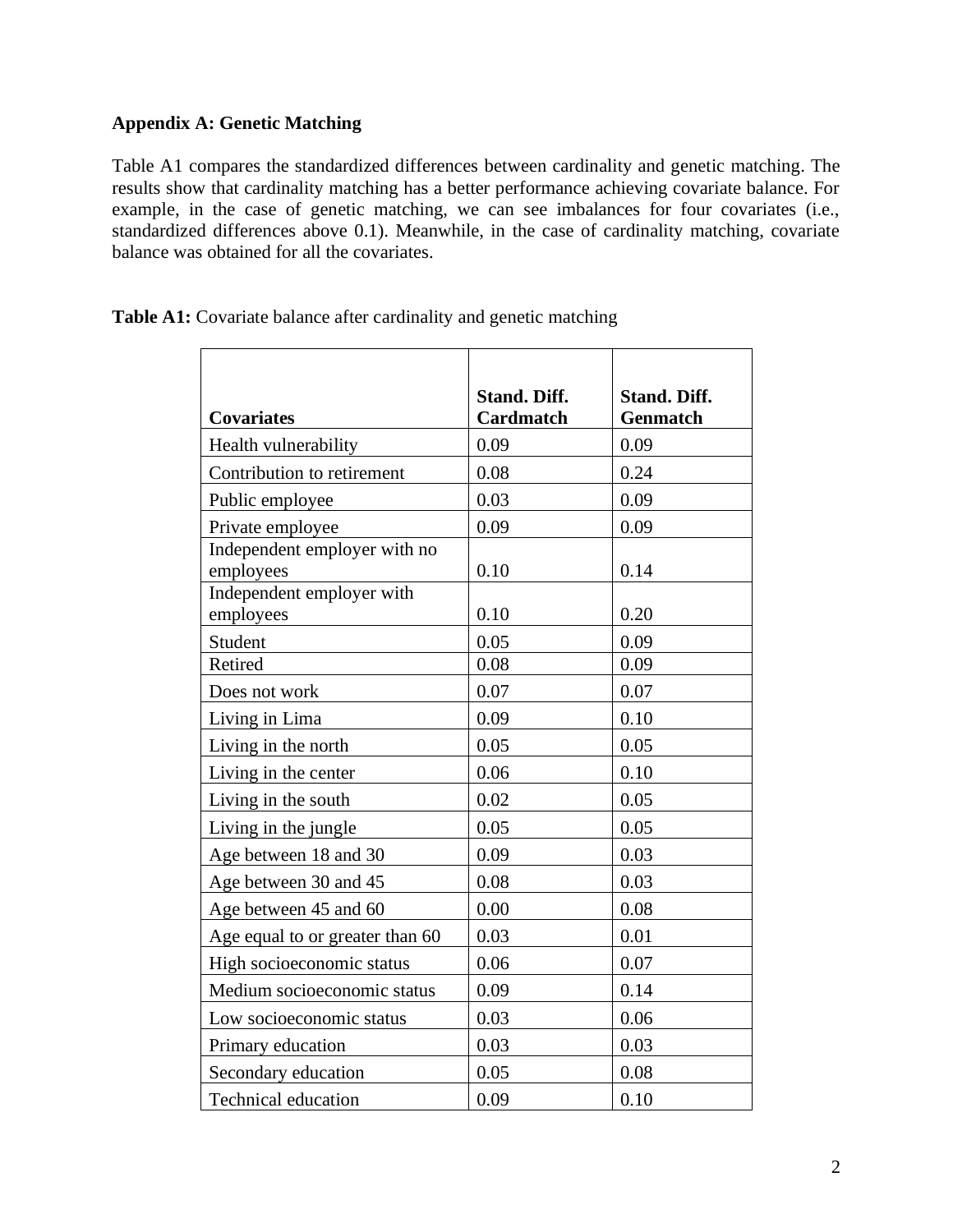| College education | 0.04       | 0.02 |
|-------------------|------------|------|
| Has a computer    | 0.03       | 0.01 |
| Has internet      | 0.00       | 0.03 |
| Urban             | 0.03       | 0.06 |
| Semi-urban        | 0.05       | 0.09 |
| Rural             | $\rm 0.01$ | 0.03 |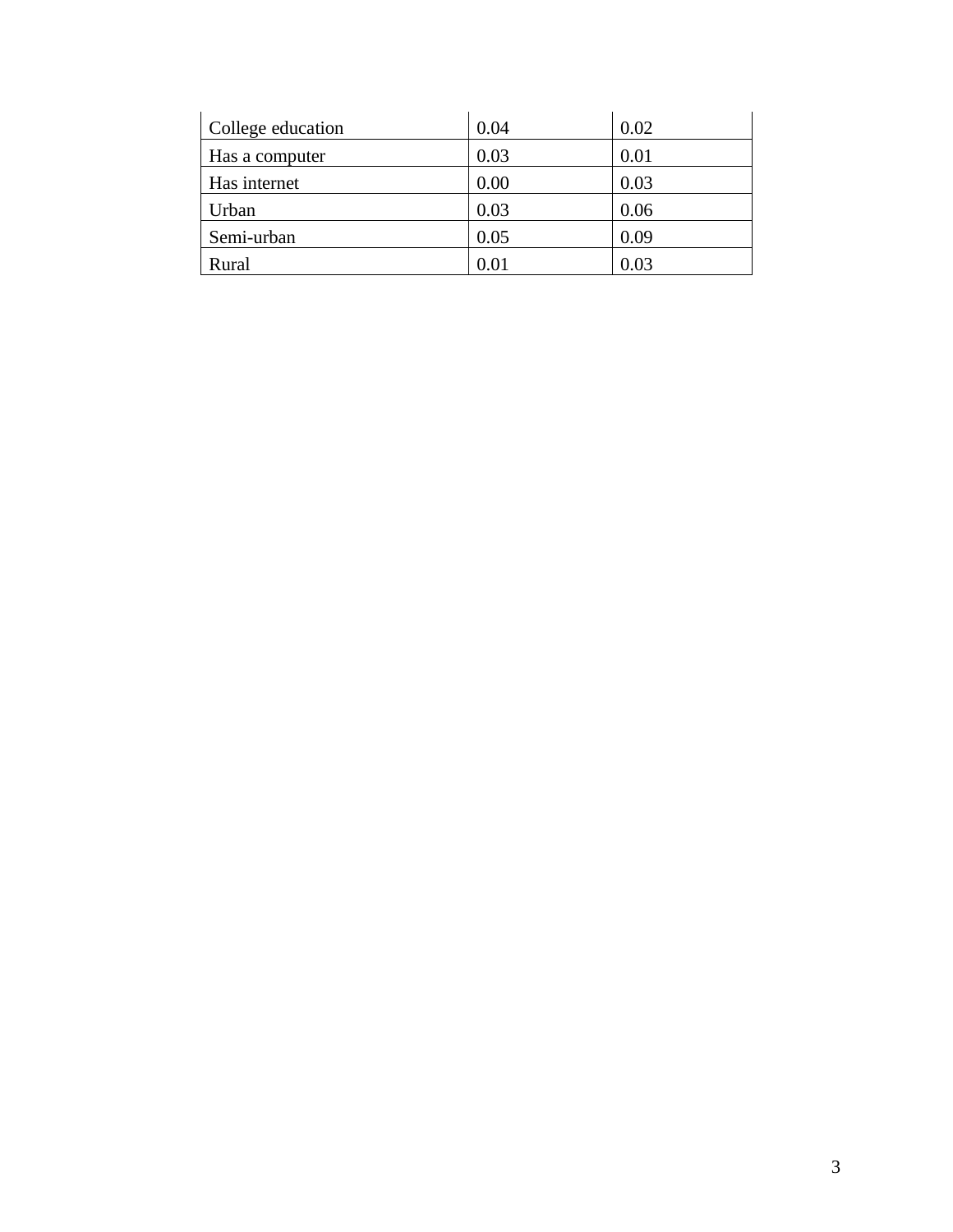### **Appendix B: Covariate Balance**

All the covariates used in the analysis are binary variables; therefore, adjusting their means is a meaningful decision (which is not the case for nominal variables, for example). Table A2 reports the means for the entire sample, matched female and matched male groups. As a reminder, because we constructed a representative matched sample, we expect these three groups to have similar means. Also, we provide the standardized differences between the matched female and male groups, which should be lower than 0.1 standard deviations units as defined beforehand. As expected, the three groups are comparable, and standardized differences between the female and male group are smaller than  $1/10<sup>th</sup>$  pooled standard deviations for all of the covariates.

| <b>Covariates</b>                         | <b>Mean</b><br><b>Entire</b><br><b>Sample</b> | <b>Mean</b><br><b>Matched</b><br><b>Female</b> | <b>Mean</b><br><b>Matched</b><br><b>Male</b> | <b>Standardized</b><br><b>Differences</b> |
|-------------------------------------------|-----------------------------------------------|------------------------------------------------|----------------------------------------------|-------------------------------------------|
| Health vulnerability <sup>1</sup>         | 0.53                                          | 0.55                                           | 0.51                                         | 0.09                                      |
| Contribution to retirement                | 0.45                                          | 0.43                                           | 0.48                                         | 0.08                                      |
| Public employee                           | 0.07                                          | 0.06                                           | 0.07                                         | 0.03                                      |
| Private employee                          | 0.22                                          | 0.21                                           | 0.24                                         | 0.09                                      |
| Independent employer with no<br>employees | 0.04                                          | 0.03                                           | 0.05                                         | 0.10                                      |
| Independent employer with<br>employees    | 0.35                                          | 0.33                                           | 0.38                                         | 0.10                                      |
| Student                                   | 0.09                                          | 0.08                                           | 0.10                                         | 0.05                                      |
| Retired                                   | 0.01                                          | 0.01                                           | 0.02                                         | 0.08                                      |
| Does not work                             | 0.08                                          | 0.07                                           | 0.09                                         | 0.07                                      |
| Living in Lima                            | 0.45                                          | 0.48                                           | 0.43                                         | 0.09                                      |
| Living in the north                       | 0.21                                          | 0.20                                           | 0.22                                         | 0.05                                      |
| Living in the center                      | 0.10                                          | 0.09                                           | 0.11                                         | 0.06                                      |
| Living in the south                       | 0.17                                          | 0.17                                           | 0.17                                         | 0.02                                      |
| Living in the jungle                      | 0.07                                          | 0.06                                           | 0.08                                         | 0.05                                      |
| Age between 18 and 30                     | 0.36                                          | 0.34                                           | 0.38                                         | 0.09                                      |
| Age between 30 and 45                     | 0.36                                          | 0.38                                           | 0.34                                         | 0.08                                      |
| Age between 45 and 60                     | 0.22                                          | 0.21                                           | 0.21                                         | 0.00                                      |
| Age equal to or greater than 60           | 0.07                                          | 0.08                                           | 0.07                                         | 0.03                                      |

### **Table A2:** Covariate Balance

<sup>&</sup>lt;sup>1</sup> Based on what we know to be the people most vulnerable to COVID-19 (those older than 65 and those with chronic diseases such as diabetes, hypertension, cancer, and cardiovascular or pulmonary conditions). Do you or someone in your home belong to this group?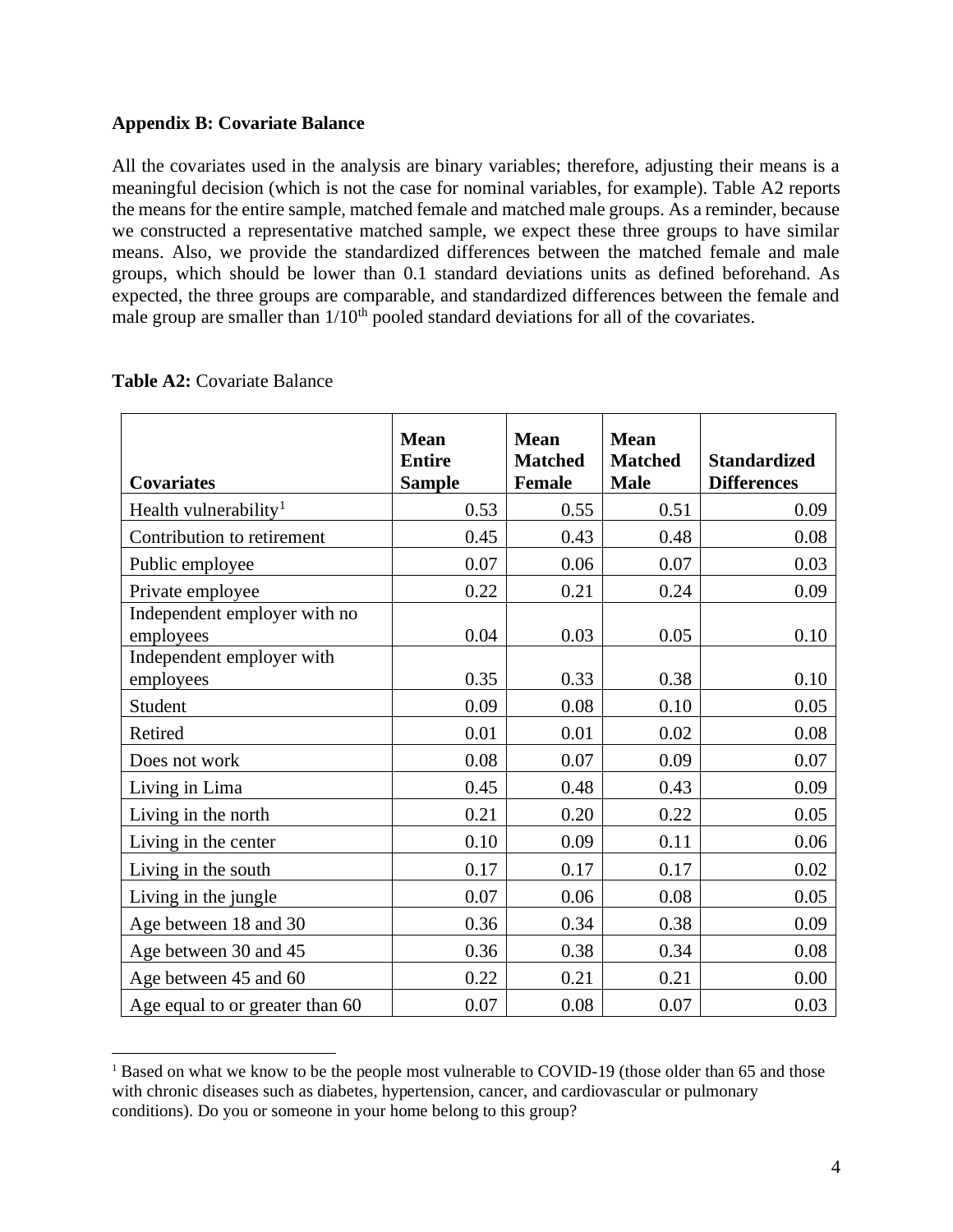| High socioeconomic status   | 0.28 | 0.27 | 0.3  | 0.06 |
|-----------------------------|------|------|------|------|
| Medium socioeconomic status | 0.36 | 0.38 | 0.34 | 0.09 |
| Low socioeconomic status    | 0.36 | 0.35 | 0.36 | 0.03 |
| Primary education           | 0.12 | 0.12 | 0.11 | 0.03 |
| Secondary education         | 0.40 | 0.40 | 0.42 | 0.05 |
| <b>Technical education</b>  | 0.16 | 0.18 | 0.14 | 0.09 |
| College education           | 0.32 | 0.31 | 0.32 | 0.04 |
| Has a computer              | 0.54 | 0.53 | 0.54 | 0.03 |
| Has internet                | 0.53 | 0.53 | 0.53 | 0.00 |
| Urban                       | 0.73 | 0.71 | 0.73 | 0.03 |
| Semi-urban                  | 0.19 | 0.2  | 0.18 | 0.05 |
| Rural                       | 0.08 | 0.08 | 0.09 | 0.01 |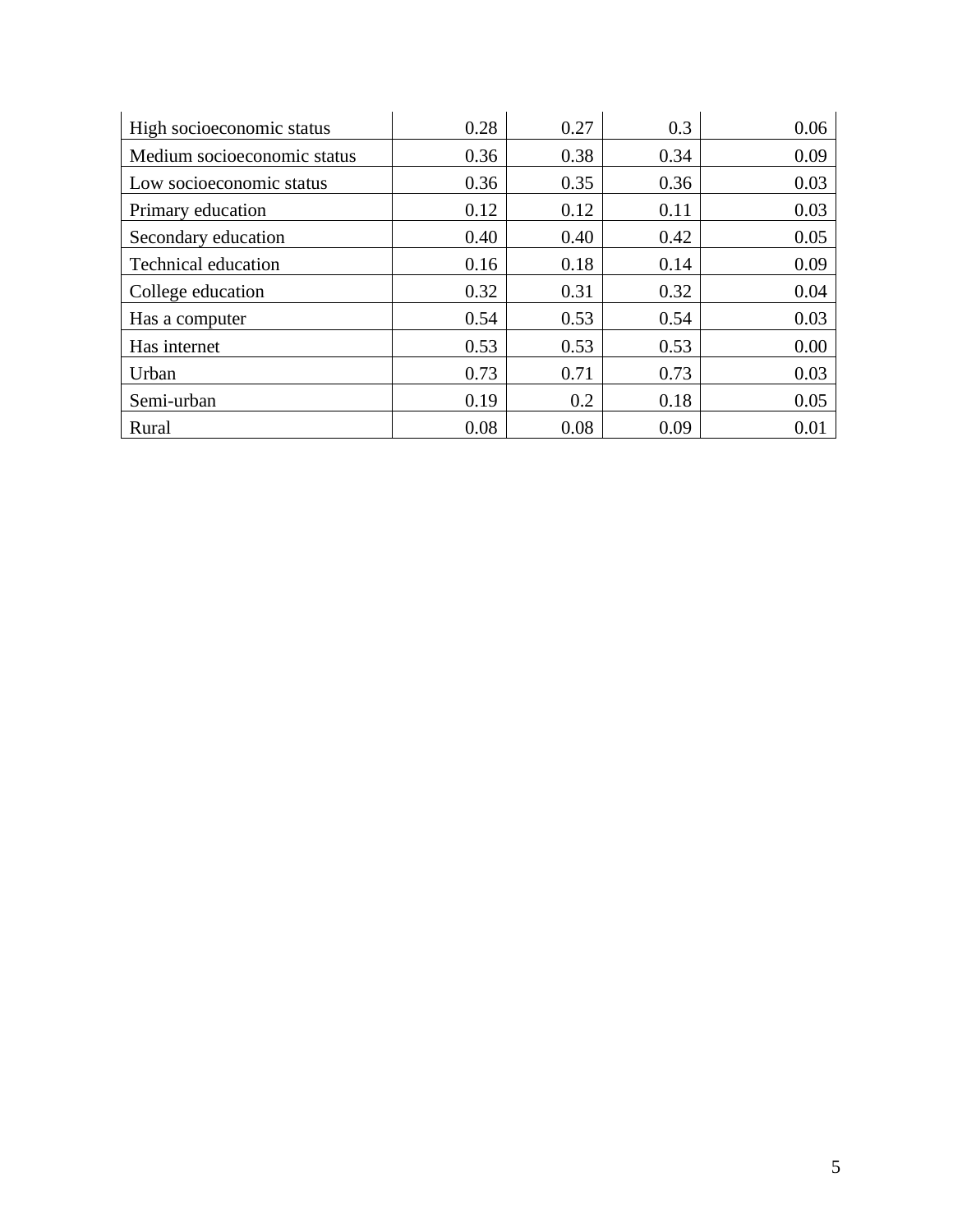# **Appendix C: Church Attendance Rates**

Figure A1 shows the rates of church attendance by gender for Latin American countries in the 2018/19 LAPOP surveys.



Figure A1. Church Attendance by Gender and Country (LAPOP 2018/19)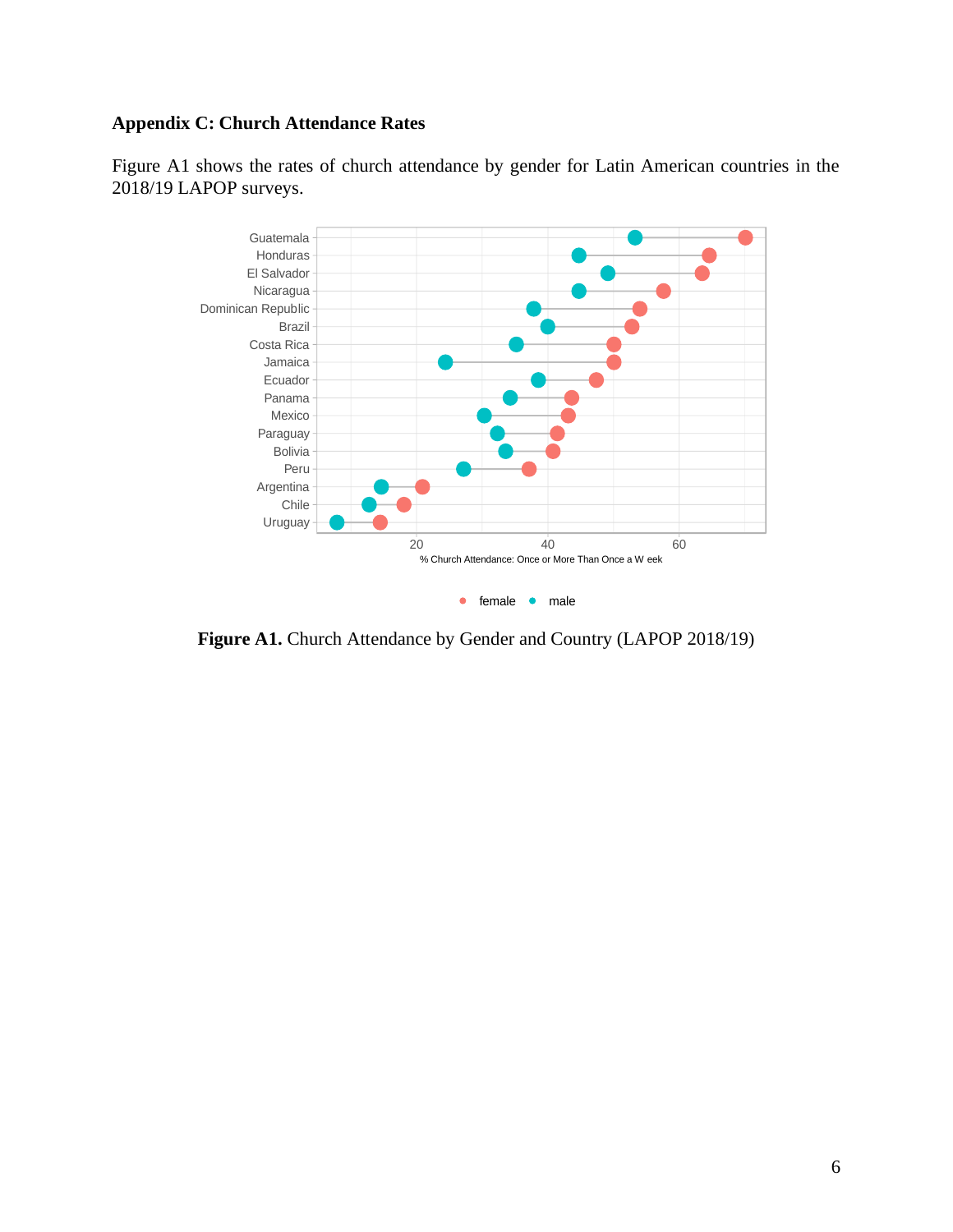### **Appendix D: Sample Design**

The nationally representative survey was implemented in Peru by the *Instituto de Estudios Peruanos* between May 21 and 29. 1,490 respondents were randomly selected by using a probability sampling with a single-stage random selection method. The sampling frame was built using mobile phone numbers provided by all cellphone companies operating in the country and registered with the Ministry of Transportation and Communications. The sample frame was randomly divided into blocks of 10,000 cell numbers. A predictive dialer first contacted all these numbers. If the number was contactable, the interviewer made the call to carry out the survey. Calls were made randomly, controlling for a quota by geographical area (Metropolitan Lima, North, Center, South, East). If the person agreed to the telephone interview and completed the entire survey, it was considered an effective survey. If the survey was rejected or was half finished, the software randomly selected another number, and the process continued until the desired number of surveys was obtained.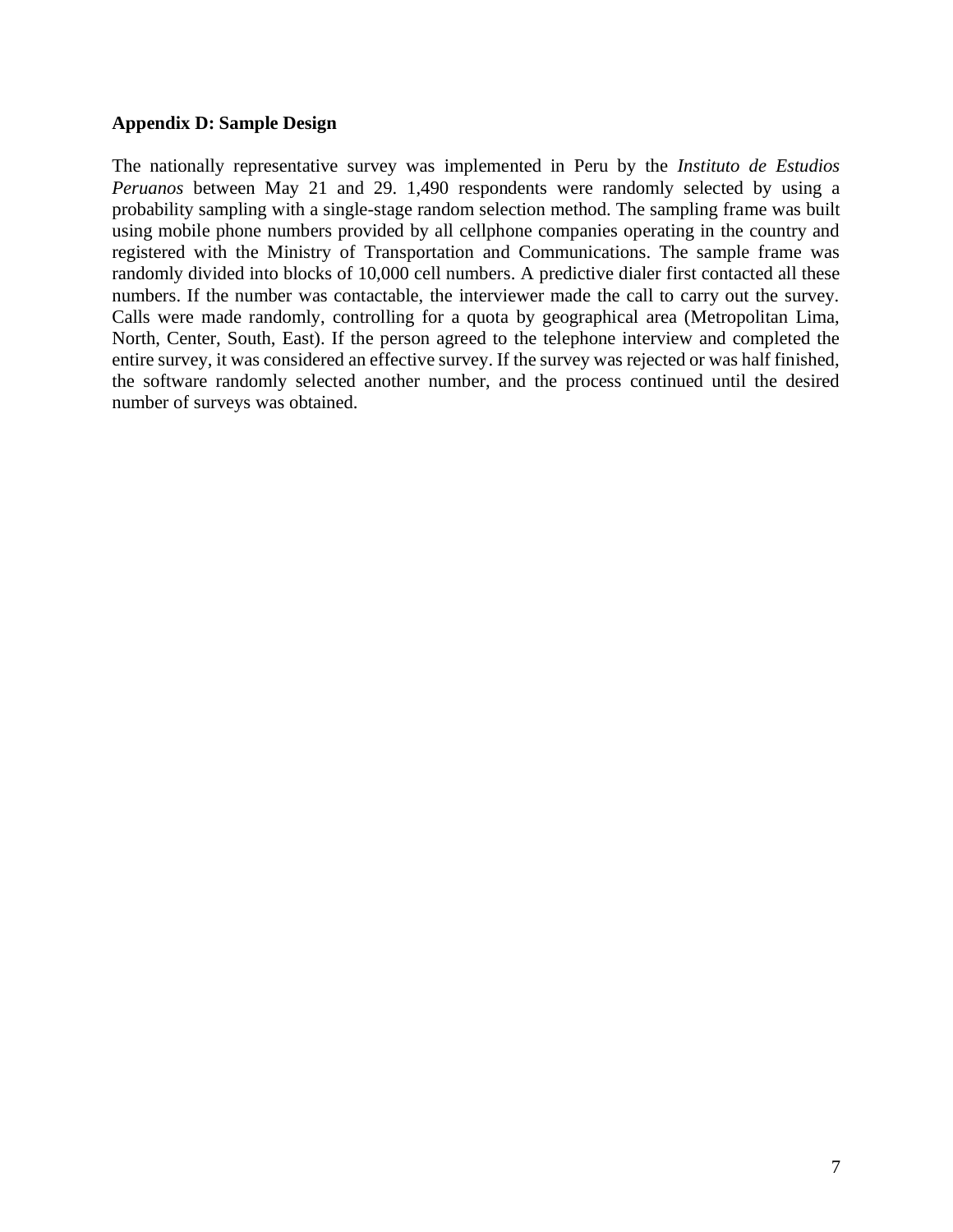### **Appendix E: Ordinal Outcomes**

In the paper we use binary indicators for the "quarantine" outcomes to avoid dropping missing values.<sup>2</sup> Tables A3 reports the main results when using the ordinal scale for these outcomes: 1) Disagree a lot, 2) Disagree a little, 3) Nor agree neither disagree, 4) Agree a little, 5) Agree a lot). The main findings are not conditional on the structure of the outcome (i.e., binary vs. ordinal).

| Table A3: Gender disparities using ordinal outcomes (hypothesis 1) |  |  |  |  |  |  |  |
|--------------------------------------------------------------------|--|--|--|--|--|--|--|
|--------------------------------------------------------------------|--|--|--|--|--|--|--|

| Outcome                            | <b>Mean Female</b> | <b>Mean Male</b> | Difference-in-means |
|------------------------------------|--------------------|------------------|---------------------|
| Support for quarantine             | 3.748              | 3.602            | $0.146**$           |
| Keep quarantine for the next three | 3.322              | 3.157            | $0.165**$           |
| months                             |                    |                  |                     |

P-values: \* p<0.1, \*\* p<0.05, \*\*\* p<0.01

#### **Appendix F: Sensitivity Analysis**

<sup>2</sup> There are 9 missing values for support of the quarantine and 19 for continuing the quarantine (out of 1490 respondents). As a result, we use a traditional rather than a permutational t-test.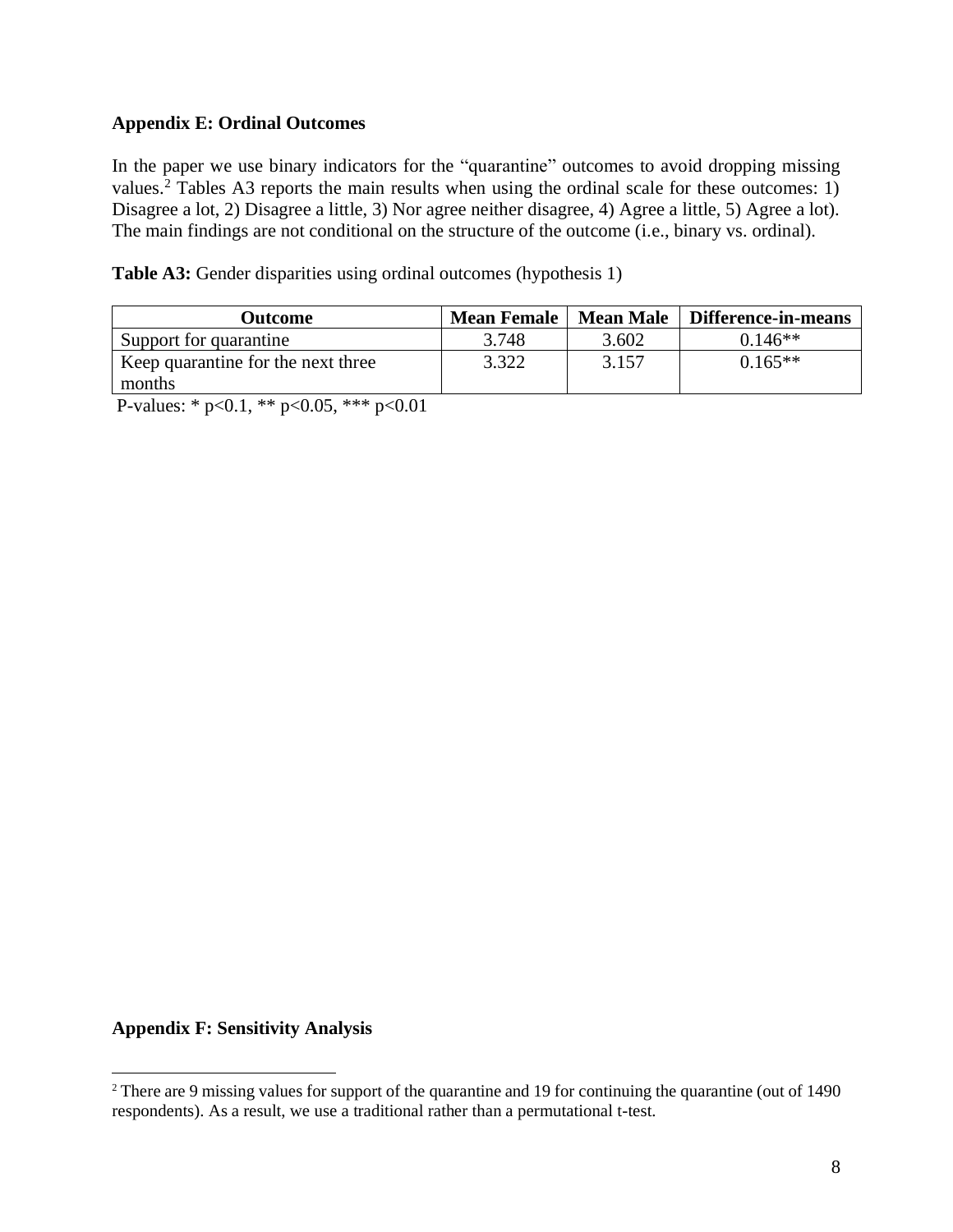We implement a sensitivity analysis to check how sensitive our results are to the presence of hidden biases when comparing female and male respondents. The parameter  $\Gamma$  refers to the differential odds of being a woman due to the existence of unmeasured factors. A  $\Gamma = 1.0$  means that two respondents with the same observed covariates have the same odds of being a woman. When  $\Gamma$  > 1.0 it means that one of these two individuals will have a greater odd of being a woman due to the existence of unmeasured characteristics (e.g., women might be more likely participate in a survey). Results are sensitive to a particular value of  $\Gamma$  when the upper bound p-value is greater than 0.1, which means that the findings are not significant anymore.

In Table A4, we report the value of  $\Gamma$  when findings were about to not be significant anymore (at a 0.1 significance level): in other words, assessing the tolerance our results have to hidden biases. We find that results for the "willingness" outcomes are very robust to having differentials odds of being a woman. In a pair of two respondents with the same observed covariates, one of them could be between 1.7 and 2.5 times more likely than the other to be a woman and the results will still be significant. In the case of the "quarantine" outcomes, these results are less robust but they do tolerate some small hidden biases before generating p-values that do not provide enough evidence to reject the null hypothesis.

| <b>Outcome</b>                      | Gamma | <b>P-value</b> |
|-------------------------------------|-------|----------------|
| Support for quarantine              | 1.034 | 0.099          |
| Keep quarantine in the next three   |       |                |
| months                              | 1.077 | 0.098          |
| Willingness to meet up with friends | 1.899 | 0.099          |
| Willingness to eat out              | 1.703 | 0.099          |
| Willingness to go to the mall       | 1.698 | () ()99        |

**Table A4:** Sensitivity analysis

#### **Appendix G: Regression Results using entire sample**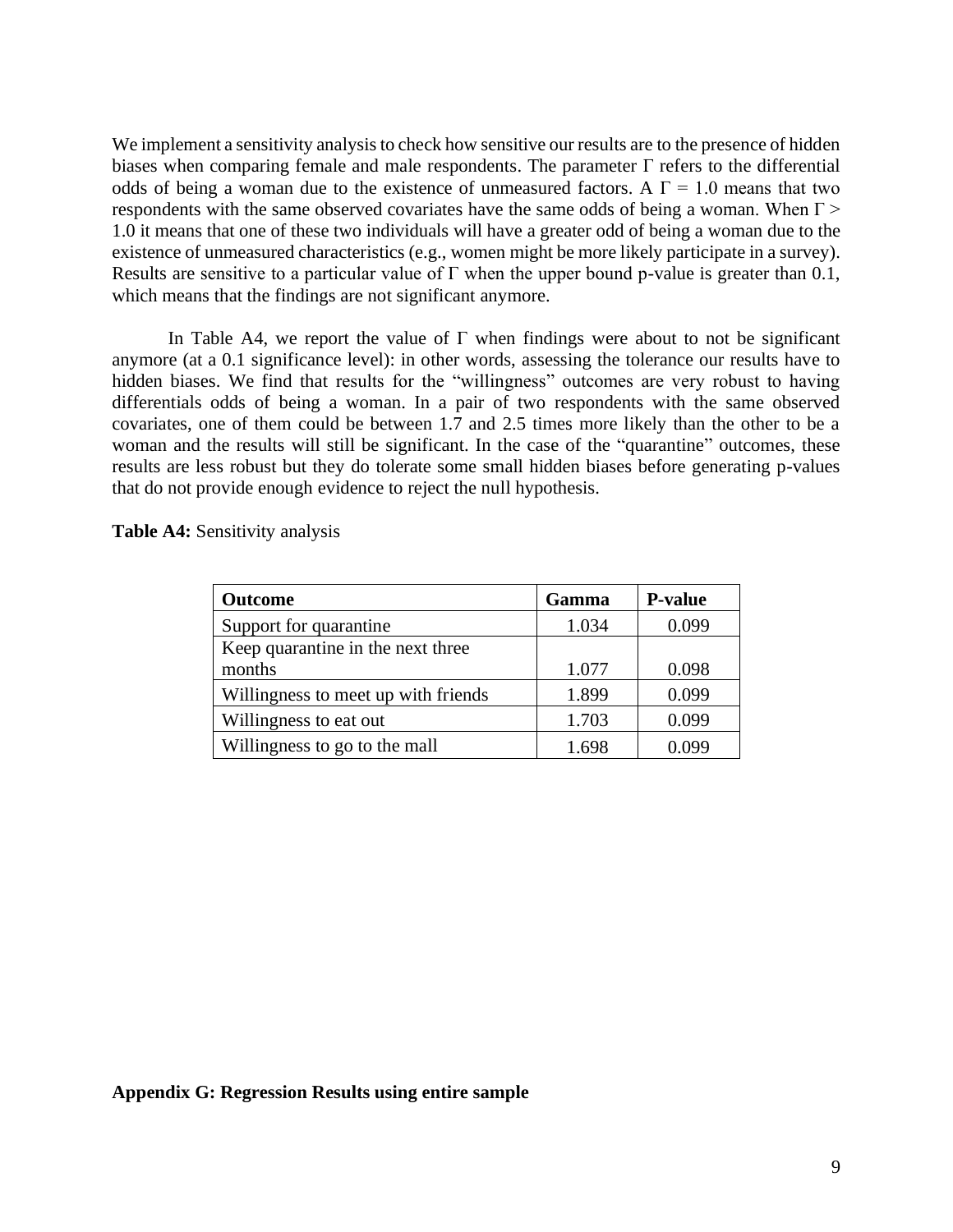We also report results when using regression analyses and the entire sample rather than the matched sample. We obtain very similar results when comparing the gender disparities in the unmatched and matched sample.

|                      | Support for quarantine | Keep quarantine in the<br>next three months |
|----------------------|------------------------|---------------------------------------------|
| Female               | 0.013                  | 0.047                                       |
|                      | (0.026)                | (0.029)                                     |
| Health vulnerability | 0.039                  | $-0.001$                                    |
|                      | (0.027)                | (0.029)                                     |
| Socioeconomic status | $0.038**$              | $-0.010$                                    |
|                      | (0.019)                | (0.022)                                     |
| Education            | $-0.011$               | 0.018                                       |
|                      | (0.014)                | (0.015)                                     |
| Age                  | $-0.009$               | 0.010                                       |
|                      | (0.015)                | (0.017)                                     |
| Urban                | 0.014                  | $0.048*$                                    |
|                      | (0.024)                | (0.025)                                     |
| N                    | 1,490                  | 1,490                                       |

Table A5: Gender disparities (hypothesis 1) using regression analysis and the entire sample

P-values: \*p<0.1, \*\* p<0.05, \*\*\* p<0.01

|                      | Willingness to | Willingness to | Willingness<br>to | Willingness<br>to |
|----------------------|----------------|----------------|-------------------|-------------------|
|                      | meet up with   | eat out        | attend<br>a       | go to the mall    |
|                      | friends        |                | religious         |                   |
|                      |                |                | service           |                   |
| Female               | $-0.060***$    | $-0.050***$    | $-0.007$          | $-0.099***$       |
|                      | (0.016)        | (0.014)        | (0.022)           | (0.023)           |
| Health vulnerability | $-0.010$       | $-0.003$       | $-0.013$          | 0.007             |
|                      | (0.016)        | (0.013)        | (0.022)           | (0.023)           |
| Socioeconomic status | 0.001          | 0.017          | $-0.032**$        | $-0.000$          |
|                      | (0.011)        | (0.011)        | (0.016)           | (0.017)           |
| Education            | $-0.001$       | $-0.009$       | $-0.038***$       | 0.003             |
|                      | (0.008)        | (0.007)        | (0.012)           | (0.012)           |
| Age                  | $-0.013$       | $-0.003$       | 0.017             | 0.010             |
|                      | (0.010)        | (0.008)        | (0.014)           | (0.015)           |
| Urban                | 0.008          | $-0.006$       | $-0.053$          | $-0.032$          |
|                      | (0.013)        | (0.012)        | (0.021)           | (0.021)           |
| $\mathbf N$          | 1,490          | 1,490          | 1,490             | 1,490             |

P-values: \*p<0.1, \*\* p<0.05, \*\*\* p<0.01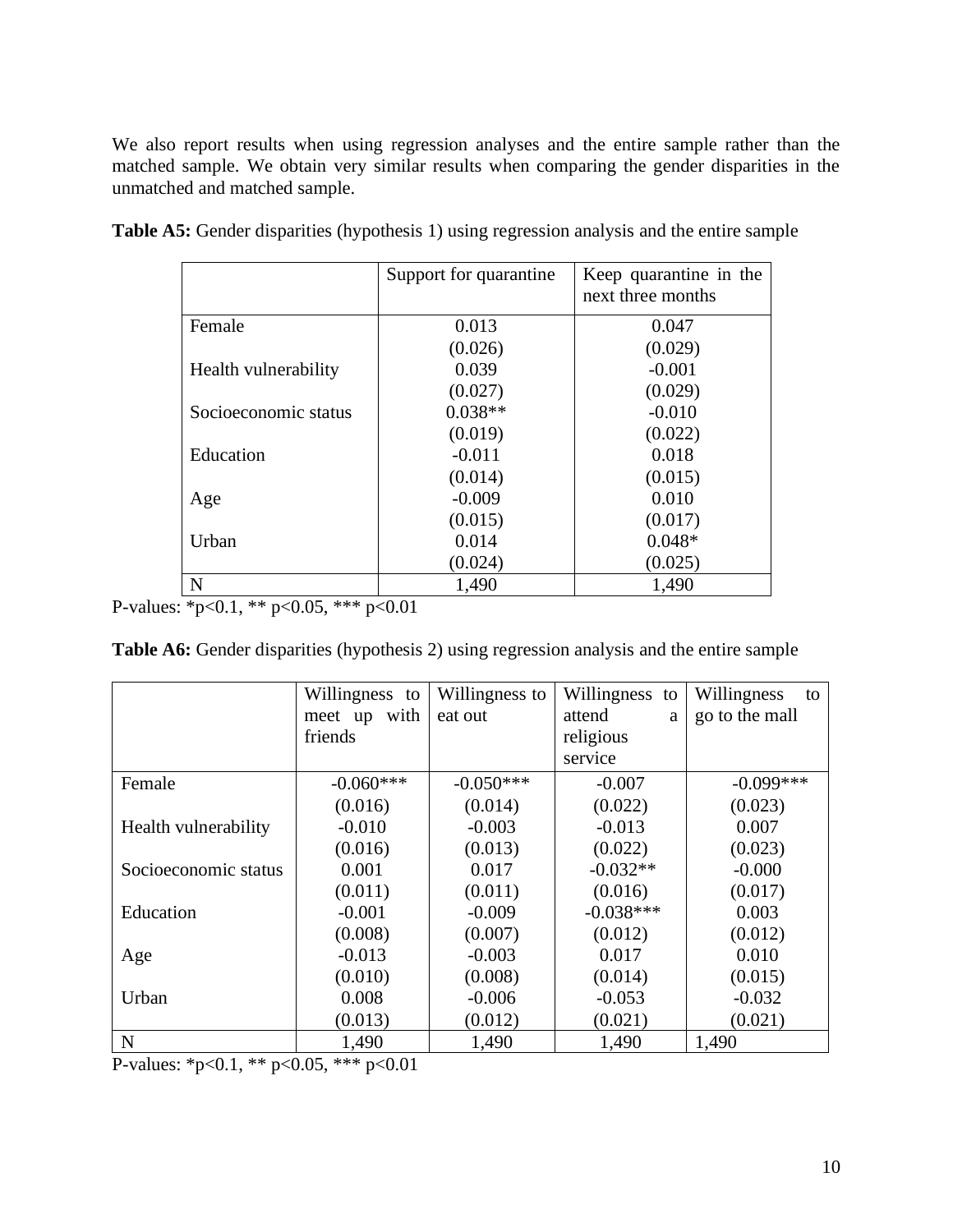### **Appendix H: Weak Partisanship in Peru**

Our survey does not include questions about partisanship or ideology. However, we believe this should not be a problem since partisanship is highly fluid and volatile (Lupu, 2016), and voters do not strongly rely on the left-right scale to make electoral decisions in Peru (Zechmeister, 2015). Peruvian political parties are unstable and weakly institutionalized (Levitsky & Cameron, 2003; Tanaka, 1998, 2006). Electoral volatility is one of the highest in the region as new political parties emerge and disappear every electoral cycle. Since the collapse of the party system in the 1990s, the political landscape in Peru has been dominated by coalitions of independent politicians lacking deep-seated ideologies, political organizations, or lives beyond particular leaders (Dietz & Myers, 2007; Muñoz, 2019; Zavaleta, 2014). As Levistky (Levitsky, 2018: 355) put it: "Peru is an extreme case of party decomposition". Partisan identities, therefore, do not structure citizens' political lives and policy preferences as they do in the United States or Brazil. In such settings, citizens develop psychological attachments to parties, and partisan lenses shape the way citizens perceive the world. By contrast, political parties in Peru struggle to establish party brands or packages of policy positions, and they can rarely provide cues or shortcuts to citizens. Moreover, according to LAPOP (2018/19), Peru is the third country in Latin America with the fewest respondents identifying with a political party (10.8%) only above Chile (10.7%) and Guatemala (10.2%).

Furthermore, our study was carried out early in the pandemic (May 2020) when Peruvian political elites were still struggling to understand the severity of the health emergency. Thus, COVID-19 policies had not been politicized yet. In the United States, the conservative media and some Republican leaders framed lockdown measures and mask mandates as a violation of people's freedom. Partisanship, therefore, was a salient predictor of attitudes toward COVID-19 policies (Allcott et al., 2020; Kushner Gadarian, Wallace Goodman, & Pepinsky, 2020; Utych, 2020). In Brazil, Calvo and Ventura (2021) report a similar finding, where supporters of President Bolsonaro (a right-wing politician who declared the pandemic a hoax) were less likely to perceive the COVID-19 pandemic as a risk to their health. However, there was no clear political cleavage shaping views on COVID-19 policies in Peru, especially early in the pandemic. The consensus at the time was that complying with public health recommendations was necessary to prevent the spread of the virus. In any case, since we implement a sensitivity test for hidden biases, we can assess whether the main conclusions of the study change based on unmeasured variables of different relevance.

Finally, we can discard the possibility that gender is correlated with partisanship or ideology in a way that could undermine our results. We use data from LAPOP 2018 to illustrate how gender is not a relevant factor predicting participants' ideological stances and partisanship. We use three dependent variables: self-identification on the left-right scale and sympathy for the two main parties in Peru: APRA and Fuerza Popular (Fujimorismo). We do not find evidence to claim that gender contributes to explaining these outcomes.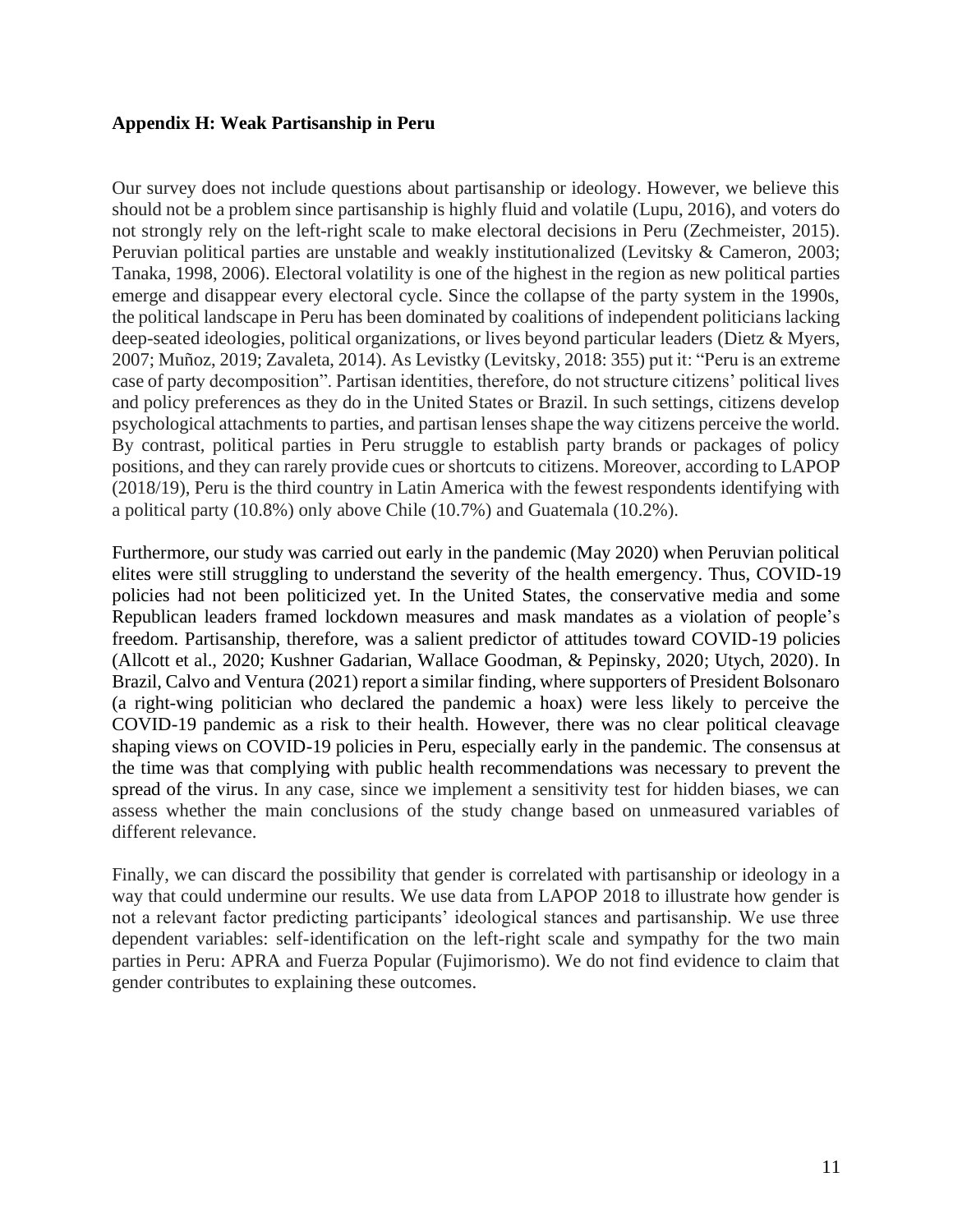|             | Ideology   | <b>APRA</b> | Fuerza Popular |
|-------------|------------|-------------|----------------|
|             |            |             |                |
| Female      | $-0.086$   | 0.011       | $-0.009$       |
|             | (0.133)    | (0.008)     | (0.006)        |
| Education   | 0.012      | $-0.001$    | 0.001          |
|             | (0.020)    | (0.001)     | (0.001)        |
| Age         | $0.019***$ | $0.0004*$   | $0.001***$     |
|             | (0.004)    | (0.0002)    | (0.000)        |
| Urban       | $-0.210$   | $-0.007$    | $-0.004$       |
|             | (0.161)    | (0.009)     | (0.007)        |
| $\mathbf N$ | 1,521      | 1,521       | 1,521          |

**Table A7:** Determinants of Ideology and Partisanship in Peru (LAPOP 2018)